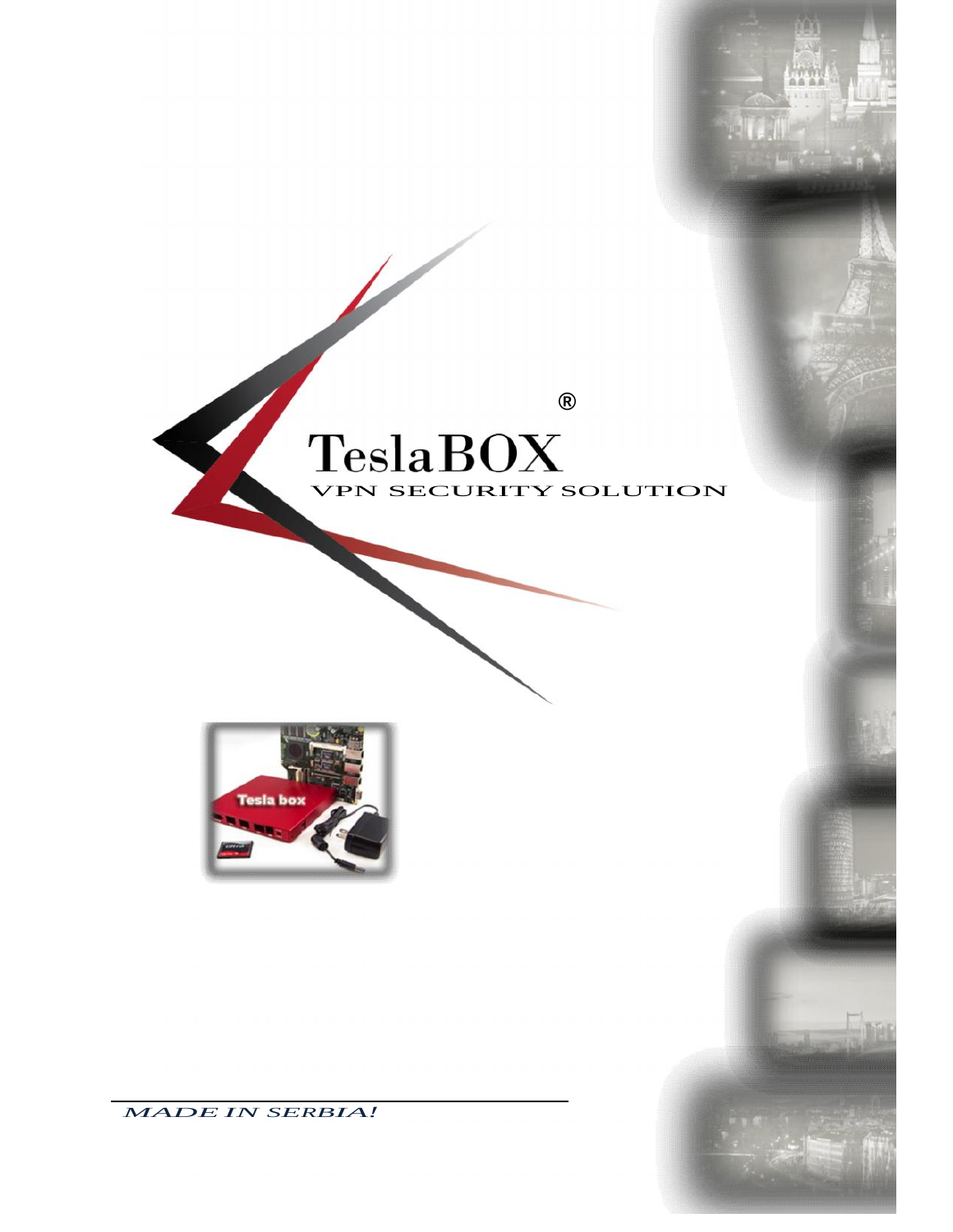®

## VPN SECURITY SOLUTION

#### **Purpose**

Tesla BOX ® is VPN device dedicated for industry and energetic (secure industrial data transmission through public infrastructure), military, police and the government institutions - in the country and abroad (ministries, departments, embassies, consulates.. ).

#### **Description**

Tesla BOX® is "dual redundant" WAN/VPN router dedicated to network traffic, where the traffic is routed according to rules defined by the user. The device is used to connect immovable as well as movable units (institutions, offices and vehicles) in a unique network over the Internet, with a high level of data protection in transfer. It can be set up (even recommended), in conditions where there is already a certain level of protection, as additional security level under the complete user control!

#### **Application area**

The device is used to create highly protected dedicated computer connections through public infrastructure with secure connection (GPRS, Satellite connection, Radio transmission).

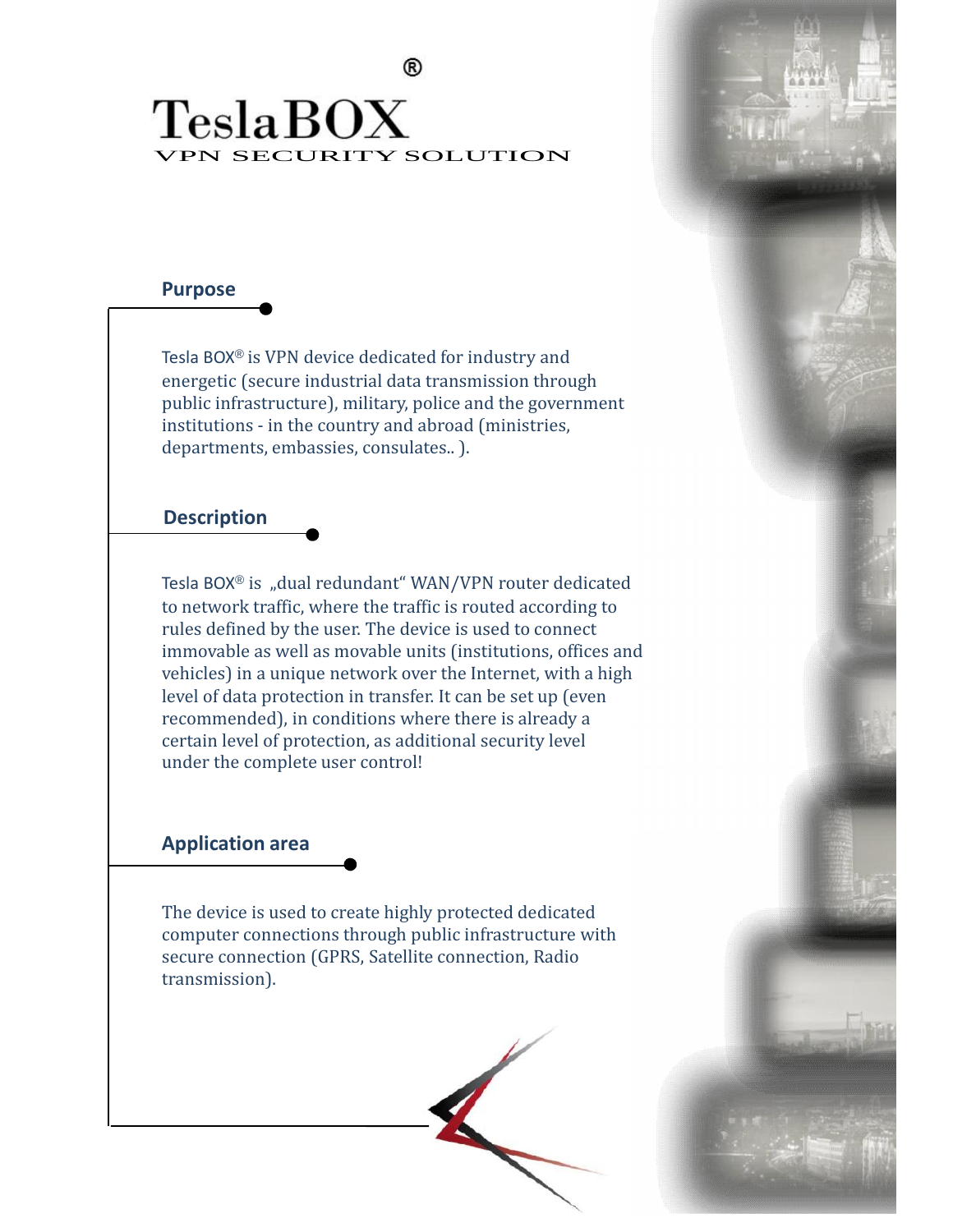### ® VPN SECURITY SOLUTION

#### **Characteristics**

- "Diskless" device, resistant to vibration and shockproof;
- With natural cooling through chassis, without fan and other electromechanical parts, resistant to dust and high/low temperature;
- Small size, extremely lightweight, easy to install and transfer;
- 12V-220V for installation in portable/stationary systems;
- Support for multiple independent VPN connections on each of the routes, support for OpenVPN connections, support for IPSEC VPN connections, support for the work in DUAL VPN mode with automatic switchover to backup connection if the primary is disrupted;
- Comes in server and client versions. One Tesla BOX ® server can support as many Tesla BOX ® clients as much as hardware configuration permits, so it is adaptable to the specific customer requirements.
- Optionally supports WiFi, 2G/3G/LTE connectivity

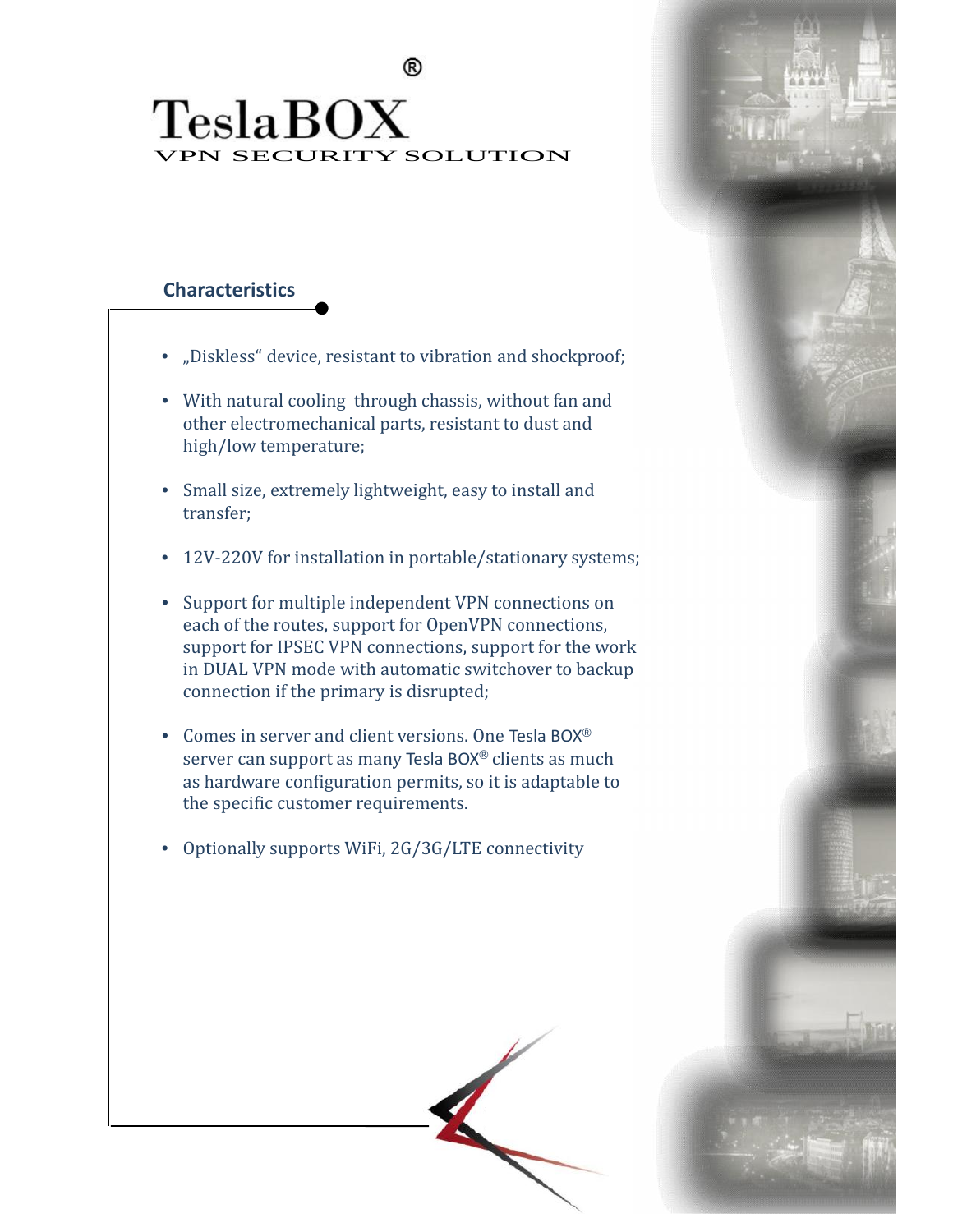®

## VPN SECURITY SOLUTION

#### **Hardware configuration – client**

- Processor: quad-core 64bit 1GHz
- Memory: 2-4 GB DDR3-1066 DRAM
- LAN: 3x1 Gbit lan network (1 LAN direction and 2 WAN directions – up to 1Gbit-sec)

**Hardware configuration - server**

Adaptable to the specific customer requirements.

#### **Protection level**

- 512-8192 bits asymmetric key ("OpenVPN encrypted")
- 256 bits symmetric keys for package protection by algorithms (AES-CEMELLIA...).

#### **Specific characteristics**

- Possibility of "backdoor" closing, "source code" insight on demand (unique on the market)!
- Installation in the vehicle!
- Automatic switching from one to another transmission route!

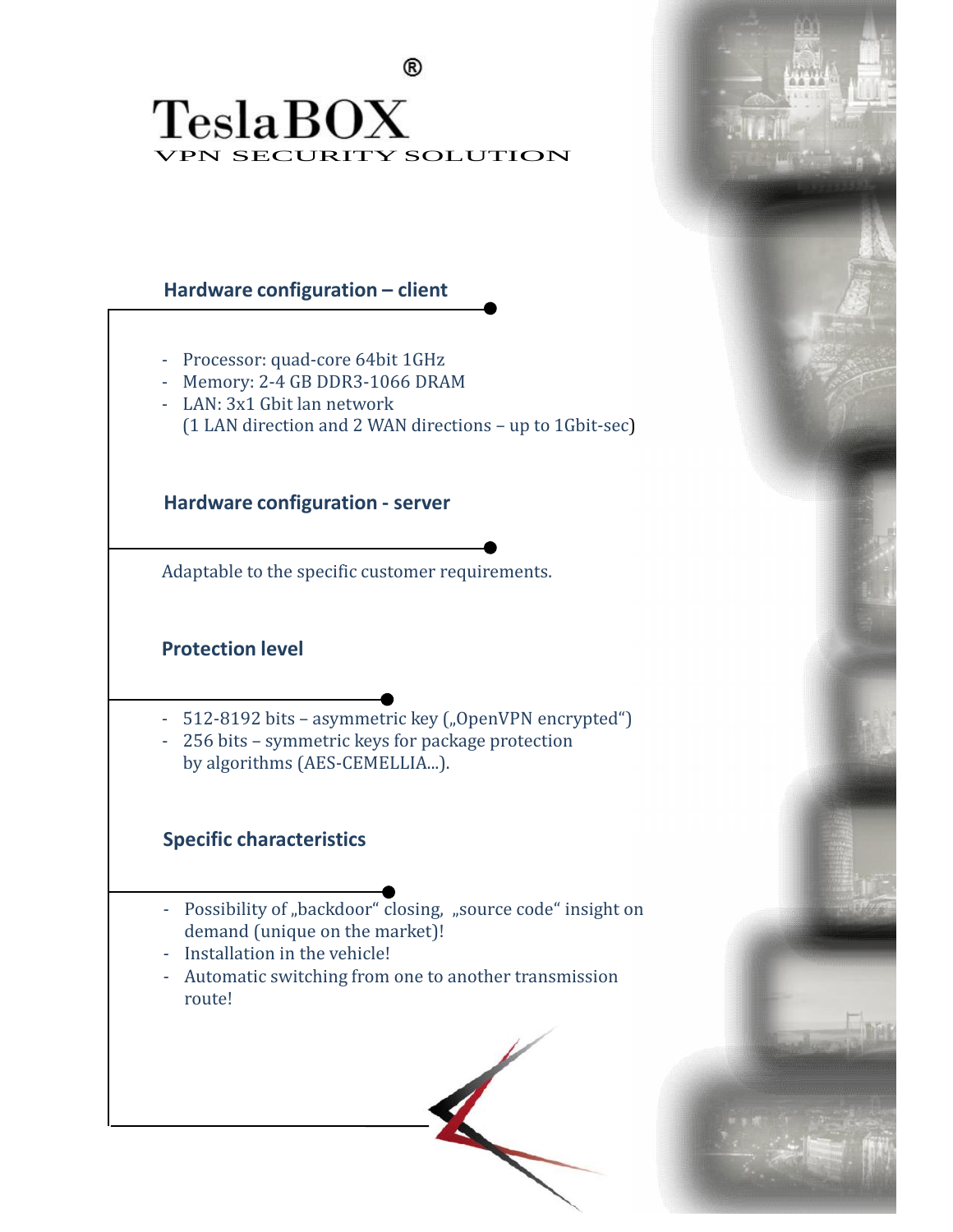® VPN SECURITY SOLUTION

#### **Software interface**

- Tesla BOX ® routers (client and server) use Linux operating system, Kernel version 3.8 (currently).
- Administering Tesla BOX ® router is controlled via built-in web interface in Serbian and English (expandable languages on demand).
- Web interface can be used for configuring the following options:
	- Routers monitoring, operating time, CPU utilization…
	- Network LAN configuration (ip address, netmask, gateway...)
	- StartUp service configuration
	- Firewall configuration
	- Virtual servers/Port forwarding configuration
	- Additional firewall configuration
	- Configuration of static network direction (route)
	- DHCP configuration
	- OpenVPN configuration
	- IPsecVPN configuration
	- Network connections validation…

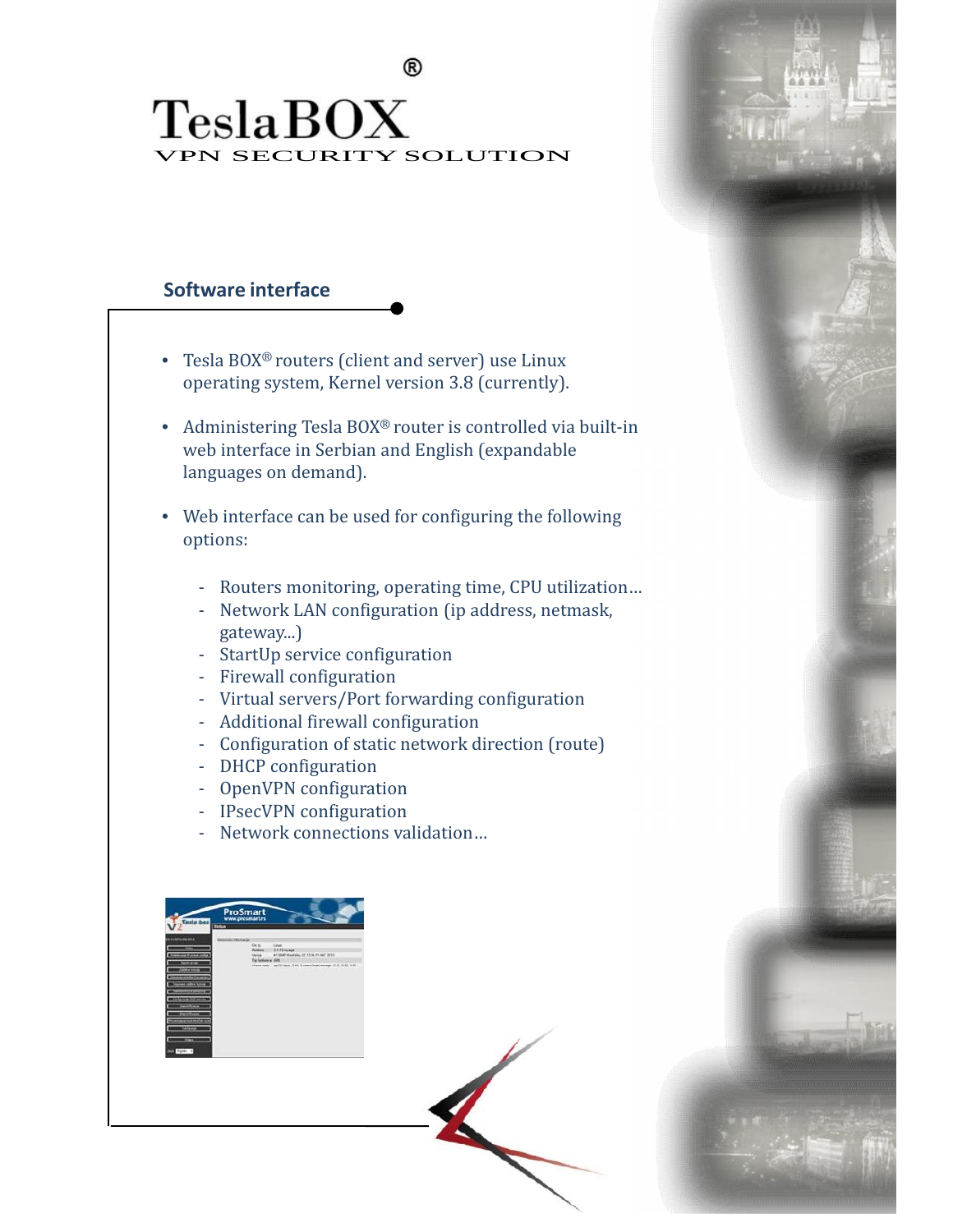®

### VPN SECURITY SOLUTION

#### **Protection level analyses**

- There are several public algorithms from OpenSSL community. Mathematically, they can be breakable for unlimited time and with infinitely processing capacity. In practice, the asymmetric keys less than 1024 bits can be penetrated, on a dedicated super-computers, for a period of several days.
- So far, the breaking of 2048 bits asymmetric key, on the existing super-computers, has never been recorded.
- The time needed for breaking symmetric keys (for package protection of 256 bits) is several years after a sequence.
- In case of Tesla BOX®, the sequence are, via the user interface, determined by time, number of packets or bytes quantity (arbitrarily).
- More analysis on this topic are listed via link:

http://www.highwalltech.com/1024bit-2048bit and-4096bit-root-keys/